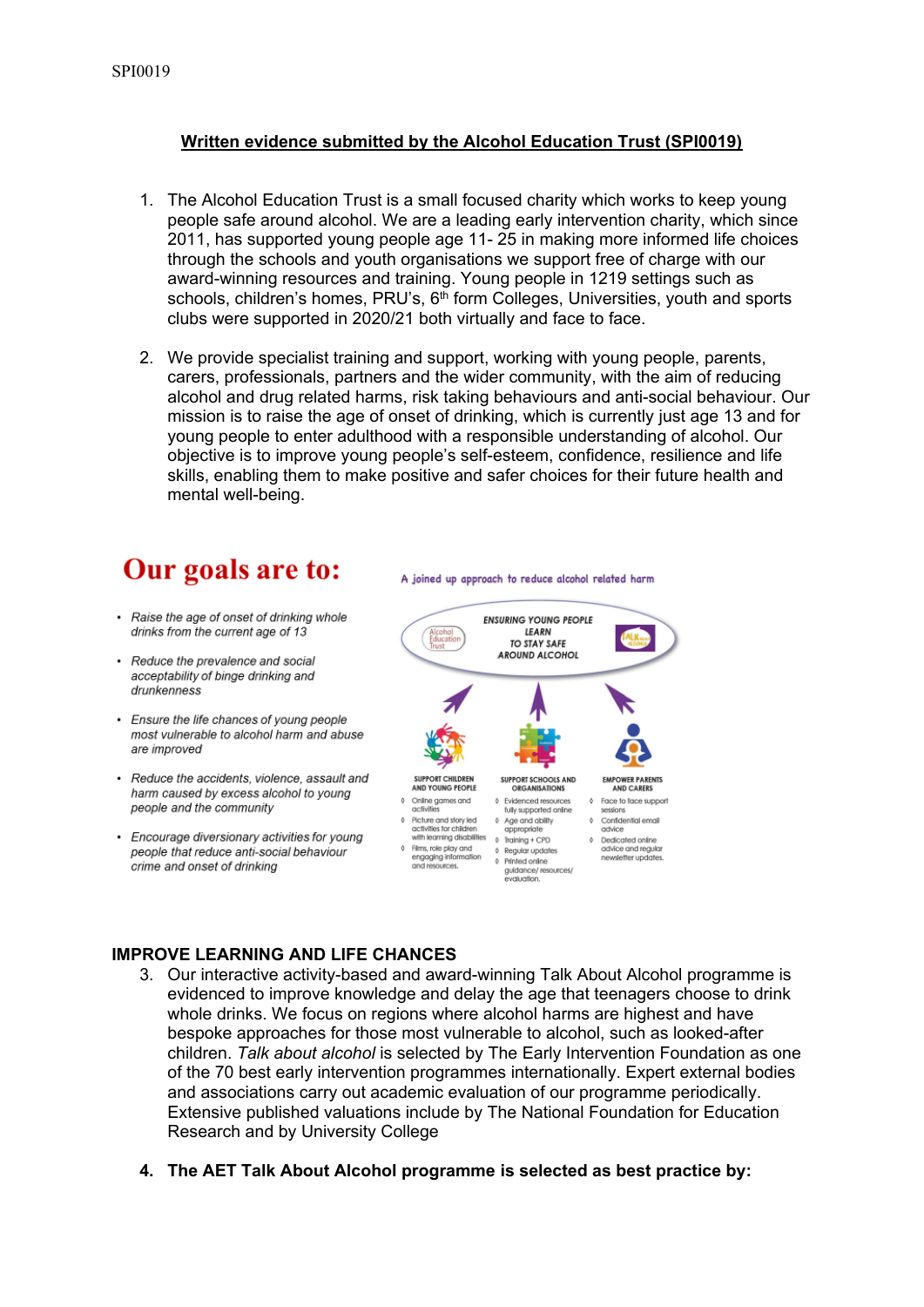- i. European Platform for Investment in Children
- ii. Centre for Analysis for Youth Transitions
- iii. Early Intervention Foundation

## **SUSTAINABLE, AFFORDABLE LEGACY**

5. The professionals that we train become our ambassadors and cascade their learning to others, meaning Talk About Alcohol costs just 50p per child. We continue to update resources, provide professional development and phone/email support ongoing.

## **STRENGTHEN ROLE MODELS AND BOUNDARY SETTING**

6. As parents and carers are the prime suppliers of alcohol to children, we build parental confidence, knowledge and skills around alcohol. We encourage parents to monitor their children and to understand the risks associated with underage drinking, in both supervised and unsupervised settings.

### **A FOCUS ON SPECIAL NEEDS AND THE MOST VULNERABLE**

- 7. Young people with learning difficulties are at significantly higher risk of vulnerability to drugs and alcohol (grooming, county lines and assault as well as alcohol dependency), hence in 2021 we supported 433 new schools and providers with our resources that use colours, stories and emojis as well as distancing techniques especially designed for young people with SEN.
- 8. To learn more visit [www.alcoholeducationtrust.org](http://www.alcoholeducationtrust.org/) and [www.talkaboutalcohol.com](http://www.talkaboutalcohol.com/) **Response to Drink Spiking inquiry questions namely:** The Committee invites evidence on the following points:
	- The prevalence of spiking
		- o How common is spiking?
		- o Where and when does it happen?
		- o Who is vulnerable to spiking?
		- $\circ$  Who commits spiking offences and why do they do it?

## **Estimated prevalence of drink spiking across England and Scotland**

- 9. In the 12 years that the AET have worked day to day with young people across England and Scotland, drink spiking has always been a widespread and terrifying occurrence that is rarely reported by young adults, and when it has been has often been dismissed, evidence not gathered and perpetrators very rarely bought to book. Some of the key barriers have been the low level of reporting, the problem with getting evidence and difficulty in persuading police/medics by victims to take timely blood or urine samples.
- 10. In response to the media attention to the new phenomenon of injecting and the raised public awareness of drink spiking and the lack of data, The AET conducted a snap poll through the young adults aged 16 – 25 it supports throughout England and Scotland to try and provide more evidence as to the levels of drink spiking, where it is taking place and how often it is being reported.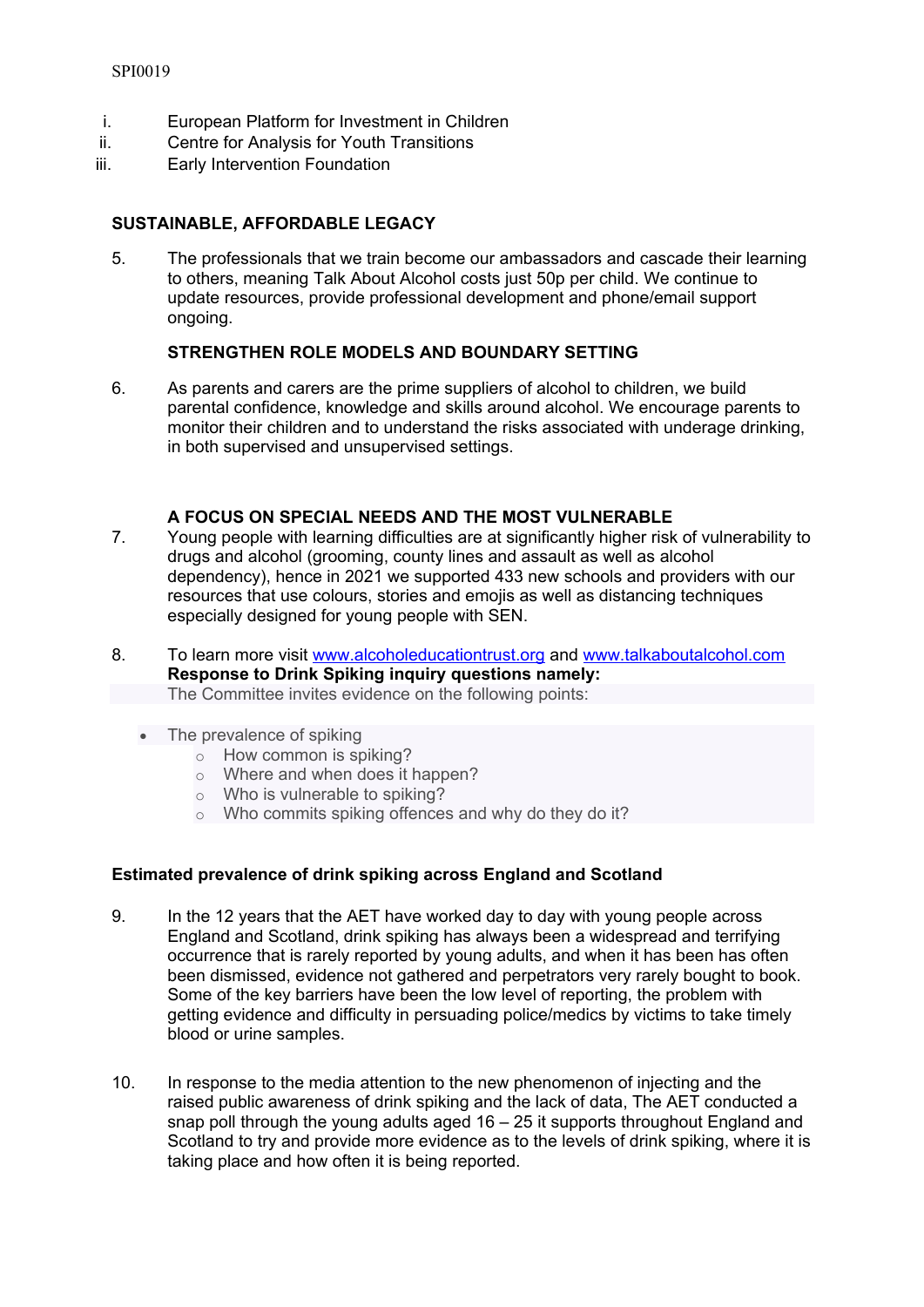- 11. The poll was open for a week from the  $12<sup>th</sup>$  October with 747 responses, of these 461 were female, 252 were male and 34 identified as non binary.
- 12. It should be noted that the geographical representation of young adults was broad but respondents were self selecting, responding to a call for more information, therefore it may have been more likely for those who had experienced spiking to respond. However, the 12% experience of being spiked level is similar to rates found in the Instagram survey carried out by The Tab of 23,000 students (11%) in 18 Universities across England and Scotland (Oct 21) and a YouGov poll for The Independent (one in nine women). We therefore estimate that an average of one in 10 young adults have experienced drink spiking.

## **13. Key findings from the AET survey:**

- Overall, 12% of respondents (94 people) had had their drink spiked, (15% of females, 7% of males and 17% of those identifying as other). A further 5% thought their drink may have been spiked. Among young people who reported having had had a drink spiked, in 77% of cases their drink had contained alcohol. For 23% the drink had been alcohol-free, confirmation that any drink can be spiked, alcoholic or not.
- Public perception is that drink spiking occurs mainly in pubs and clubs, by strangers, but the survey found that among those who had experienced a drink being spiked, the most common location of spiking was at a private party (35%) followed by at a night club (28%). 13% was in a bar/pub, 7% at a festival and 17% in another location.
- Shockingly, 92% of participants who had been a victim of drink spiking didn't report it. A variety of reasons were given including thinking they wouldn't be taken seriously (14%) and thinking there wouldn't be enough proof (8%) or they didn't realise what had happened to them until too late (11%).
- Of the small number who did report that their drink had been spiked, 25% told the police, 26% a medic and 25% a bouncer/venue staff. 8% told a party host, 8% told a friend and 8% told a parent. Worryingly, 50% of those who reported spiking said nothing happened as a result, but for 9% it was investigated, 8% received help from their parents, 8% said that security was added to the venue as a result. Unfortunately, 8% were not believed. Of those who didn't report the drink spiking, 22% said that they wished they had.
- When asked what they would find helpful to prevent/deal with drink spiking, the top answers were: Advice re what to do if a drink is spiked (33%); campaigns/ ads/ raising awareness (15%); education at school/college/uni (12%); advice re how to know if a drink has been spiked (11%); and target the perpetrators (2%).
- Only 36% of survey respondents said that they felt confident knowing what to do if a friend's drink had been spiked. 60% said they didn't know where to go for help and support around drink spiking,

## **Full survey findings**

- 14. In answer to the question 'Do you think you have ever had one of your drinks spiked?' 94 replied yes and a further 26 'maybe'. This equates to 15% of females having their drinks spiked, 7% of males and 17% of those identifying as other.
	- o 81% of females said no
	- o 4% of females said maybe
	- o 7% of males said yes
	- o 89% of males said no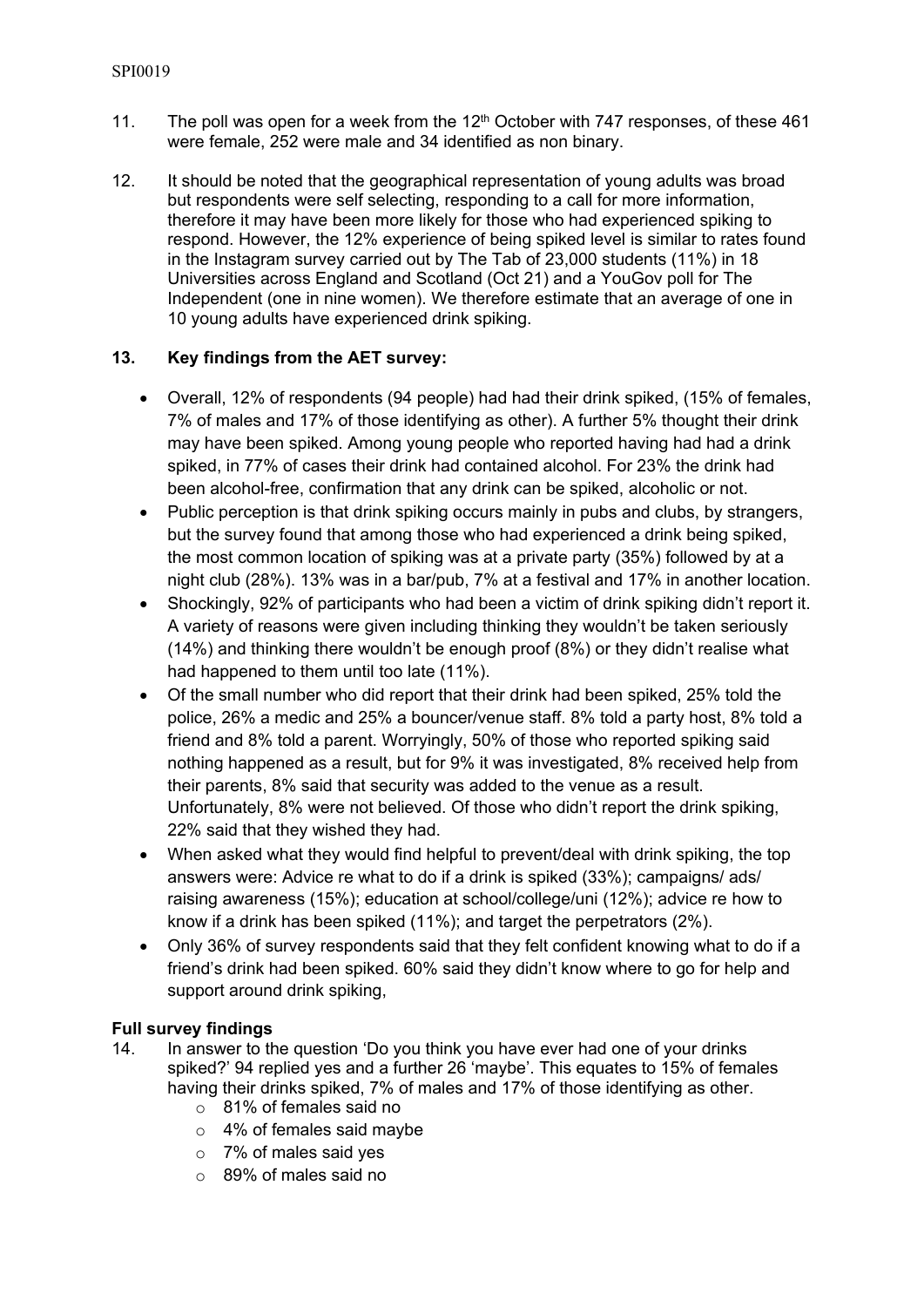- o 4% of males said maybe
- o 17% of others said yes
- o 75% of others said no
- $\circ$  8% of others said maybe
- Of the 94 young people who had had a drink spiked, 77% had an alcoholic drink spiked and 23% a non-alcoholic one, raising the importance of realising that any drink can be spiked, alcoholic or not.
- Public perception is that drink spiking occurs mainly in pubs and clubs, but the survey found that among those who had had a drink spiked, the most common location of spiking was at a private party (35%) followed by at a night club (28%).
	- $\circ$  13% was in a bar/pub
	- o 7% was at a festival
	- $\circ$  28% was in a nightclub
	- o 17% was in another location
	- $\circ$  35% was at a private party
- Perhaps the most shocking statistic of all from the survey was that 92% of those who had their drink spiked didn't report it. A variety of reasons were given including 14% thinking they wouldn't be taken seriously and 8% thinking there wouldn't be enough proof or they didn't realise until too late (11%) what had happened to them. All answers:
	- $\circ$  They didn't know who to report it to 4%
	- $\circ$  It didn't occur to them that they should report it 4%
	- o They didn't think they would be taken seriously 14%
	- o They felt embarrassed 3%
	- o They thought there would be no proof 8%
	- o They were not 100% sure that their drink had been spiked 20%
	- o They didn't feel concerned enough 15%
	- o Other 13%
	- o They realised later 11%
	- o They felt scared 4%
	- o They were friends 2%
	- o They were too drunk to report 1%
	- $\circ$  They were drinking underage 1%
- Of the small number who did report that their drink has been spiked, 25% told the police, 26% a Medic and 25% a bouncer/venue staff.
	- o Parents 8%
	- o Police 25%
	- o Medics 26%
	- o Bouncer 25%
	- o Friend 8%
	- o Party host 8%

Equally astonishing is that 50% of those who reported spiking said nothing happened as a result.

It was investigated 9%

- o Received help from parents 8%
- o More security was added to the venue 8%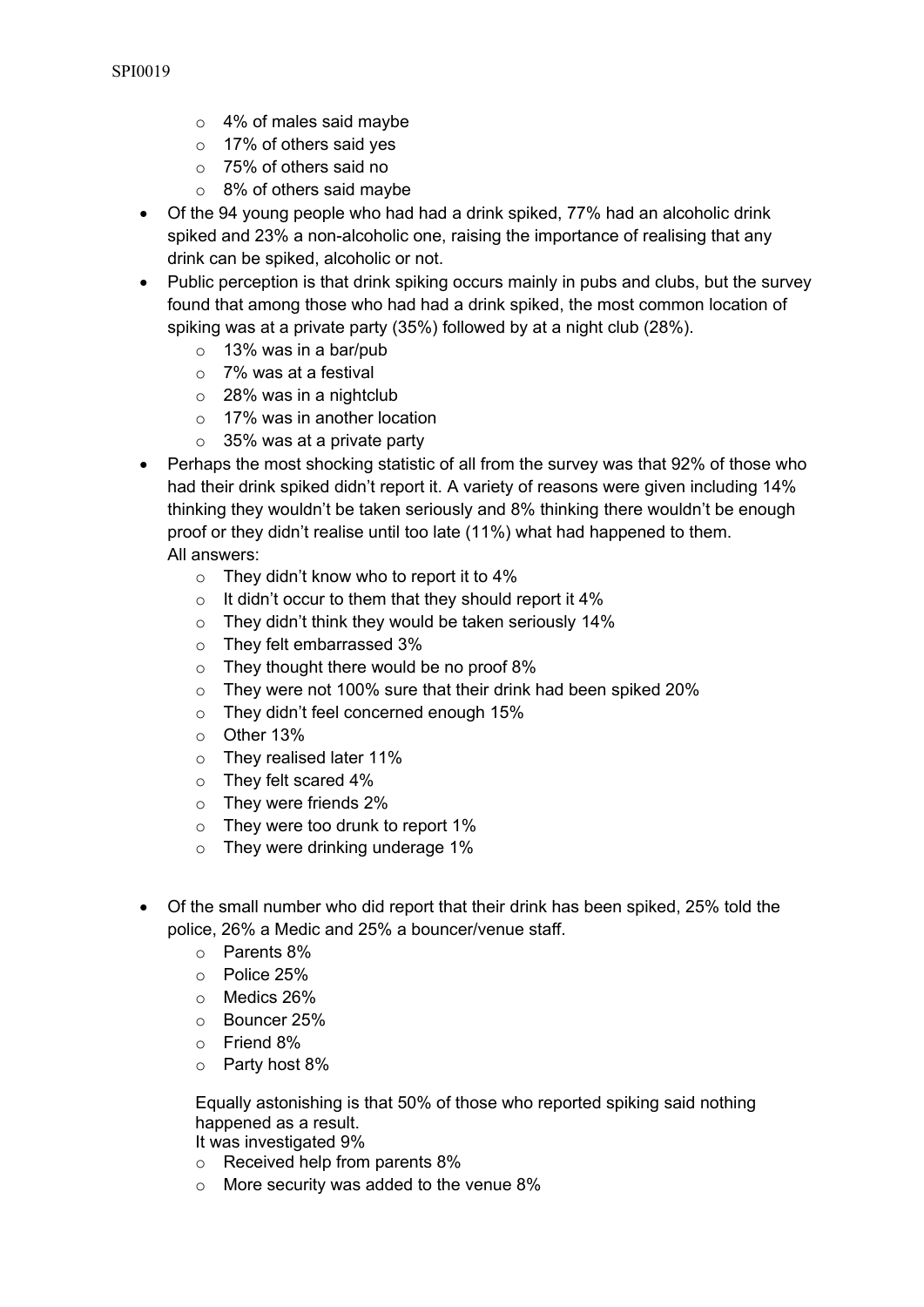- o Friends came to collect 9%
- o They were not believed 8%
- $\circ$  They just left the party 8%
- o Nothing 50%
- If they didn't report the drink spiking, 34% didn't wish they had, 22% wished they had and 44% answered maybe.
- When asked if they know where to go for help and support around drink spiking 60% said they didn't, so the AET is now putting together a campaign both highlighting the issues, the importance of reporting cases as soon as possible and top tips to prevent drink spiking from happening.
	- o 24% said yes
	- o 60% said no
	- o 16% said maybe
- When asked if people felt confident knowing what to do if friend's drinks had been spiked:
	- o 36% said yes
	- o 38% said no
	- o 26% said maybe
- When asked what they would find helpful to prevent/deal with drink spiking, people said:
	- o Campaigns/ads/raising awareness 15%
	- o Education at school/college/uni 12%
	- o Advice re how to know if a drink has been spiked 11%
	- o Nothing 1%
	- o Having a cover for dinks 3%
	- o Other 16%
	- o Target the perpetrators 2%
	- o Unsure 7%
	- $\circ$  Advice re what to do if a drink is spiked 33%
	- 15. An additional instagram survey by The Tab a site covering youth and student culture, taken by over 23,000 students at 19 different Universities, asked: 'Since the start of this University year, do you believe you have been spiked?' Overall 11% of participants thought that their drink had been spiked, although in individual Universities the percentages varied widely from as high as 18.9% (Leeds, Brookes and Bournemouth) and as low as 8% (Oxford, London and Lancaster).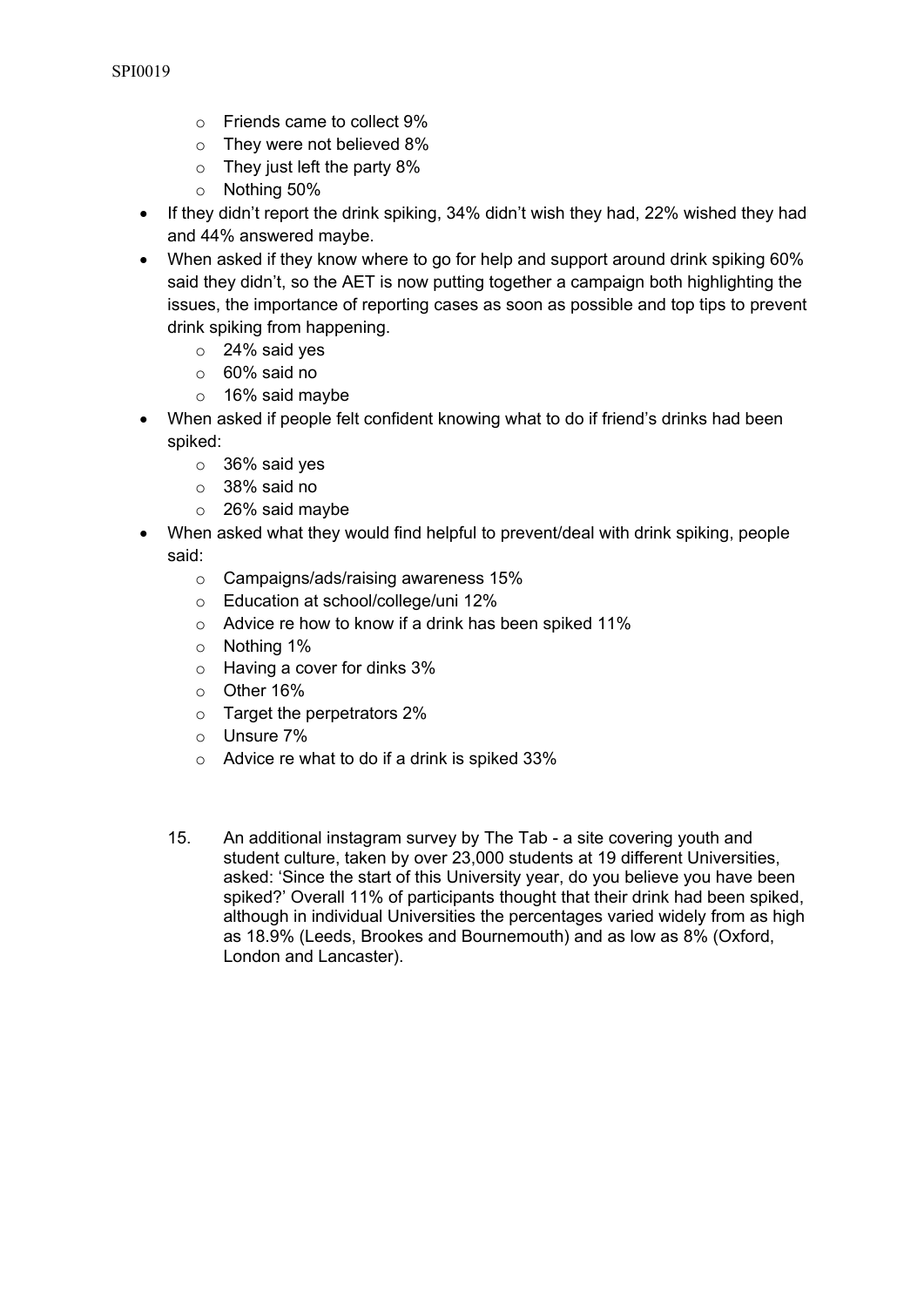#### SPI0019

|                    | <b>Have you been spiked</b> |           |              |             |
|--------------------|-----------------------------|-----------|--------------|-------------|
|                    | <b>Yes</b>                  | <b>No</b> | <b>Total</b> | $\%$        |
| <b>Oxford</b>      | 14                          | 193       | 207          | 6.763285024 |
| London             | 54                          | 606       | 660          | 8.181818182 |
| Lancaster          | 121                         | 1274      | 1395         | 8.673835125 |
| Nottingham         | 154                         | 1548      | 1702         | 9.048178613 |
| <b>Birmingham</b>  | 65                          | 635       | 700          | 9.285714286 |
| <b>Bristol</b>     | 135                         | 1315      | 1450         | 9.310344828 |
| Edinburgh          | 162                         | 1575      | 1737         | 9.32642487  |
| <b>Exeter</b>      | 265                         | 2540      | 2805         | 9.44741533  |
| Southampton        | 172                         | 1381      | 1553         | 11.07533806 |
| <b>Durham</b>      | 52                          | 408       | 460          | 11.30434783 |
| <b>Newcastle</b>   | 374                         | 2872      | 3246         | 11.52187307 |
| <b>Manchester</b>  | 178                         | 1352      | 1530         | 11.63398693 |
| <b>York</b>        | 84                          | 616       | 700          | 12          |
| <b>Sheffield</b>   | 45                          | 317       | 362          | 12.43093923 |
| Liverpool          | 136                         | 938       | 1074         | 12.66294227 |
| Lincoln            | 24                          | 155       | 179          | 13.40782123 |
| <b>Sussex</b>      | 139                         | 885       | 1024         | 13.57421875 |
| <b>UK</b>          | 132                         | 831       | 963          | 13.70716511 |
| <b>Leeds</b>       | 91                          | 468       | 559          | 16.27906977 |
| <b>Brookes</b>     | 187                         | 828       | 1015         | 18.42364532 |
| <b>Bournemouth</b> | 41                          | 175       | 216          | 18.98148148 |
| <b>Total</b>       | 2625                        |           | 23537        |             |
| %                  | 11.15265327                 |           |              |             |

Statistics kindly supplied by The TAB

- 16. In November 2021, **students organising for sustainability (SOS)** on our request included questions on prevalence of drink spiking in their annual drink and drug survey. The survey was distributed through the National Union of Students to the database of TOTUM cardholders. Among 2,700 respondents they found a prevalence rate of 14% have been or think they have been victims of drink spiking with drugs (7% certain). 55% of students participating in the survey were women, 40% were men and 2% were non-binary.29% experienced spiking at a House party, 39% at a club, 33% at a bar. 70% did not report the incident to anyone. The report measures spiking with more alcohol as well as with drugs.
- 17. The report can b accessed here: [https://www.sos-uk.org/post/student-opinion-on](https://www.sos-uk.org/post/student-opinion-on-drink-and-drug-spiking)[drink-and-drug-spiking](https://www.sos-uk.org/post/student-opinion-on-drink-and-drug-spiking)

#### **You Gov poll commissioned by The Independent**

18. In addition, a Nationally representative YOUGov poll of 2,000 people commissioned for the Independent found that a similar level of one in nine women (11%) say they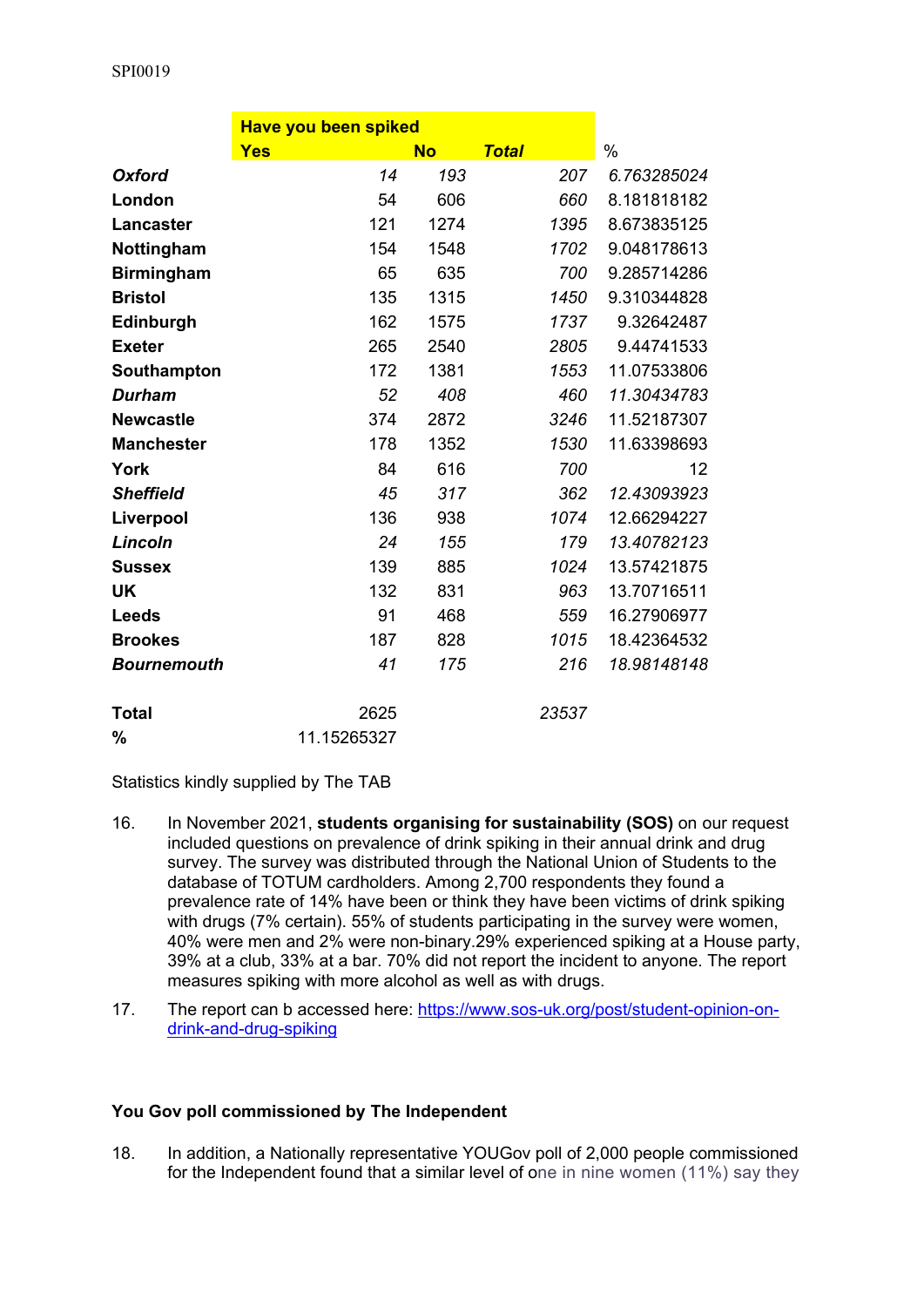have been a victim of drink spiking. Another 8% say a family member has been spiked, while a further 12% have friends who have had drinks spiked in the past. In total, a third of women have either been spiked themselves or know someone who has.

- 19. Among men, 6% say they have been spiked, while 4% say members of their family have been spiked, and 8% say a friend has. One in five men overall say they know someone who has been spiked or have been themselves.
- 20. Some two in five (40%) of those aged between 18 and 24 know someone who has been spiked, including themselves, the highest of any age group. Only 14% of people aged 65 and over say the same. However, it is those aged between 24 and 49 who are the most likely to say they personally have been spiked (14%).

### **Do people think they would be taken seriously if they were spiked?**

- 21. 42% women think the police would take them seriously if they reported being spiked – but this only includes 8% who are "very" confident they would be taken seriously. On the other hand, 41% do not think the police would take them seriously in such an incident, including 13% who are "not confident at all" they would be taken seriously.
- 22. Men feel broadly the same: 43% are confident they would be taken seriously by police, while 38% are not.
- 23. Approaching half of both women (49%) and men (46%) are not very/not at all confident a venue would take them seriously should they complain about being spiked there. Only 27% of women and 30% of men think a venue would take them seriously if there were spiked.
- 24. Britons of both genders are, however, confident that family and friends would take them seriously. However, while a majority of women are "very confident" their friends (56%) and family (57%) would take them seriously if they were spiked, only 37% of men are "very confident" their friends would take them seriously, while 47% say the same of their family.
- 25. Full findings can be viewed here: [Copy](https://docs.cdn.yougov.com/cjuftnxdw5/YouGov%20-%20Drink%20Spiking.pdf) [of](https://docs.cdn.yougov.com/cjuftnxdw5/YouGov%20-%20Drink%20Spiking.pdf) Internal Spiking 211029.xls [\(yougov.com\)](https://docs.cdn.yougov.com/cjuftnxdw5/YouGov%20-%20Drink%20Spiking.pdf)

#### **Student attitudes and fears**

- 26. The work app developer Stint questioned 1,000 students across the country. Female students were more likely to say they were concerned or know someone who is concerned about spiking, with 88% saying they were concerned about spiking or knew someone who was, compared with 69% of male students. Overall, 80% of students said they were worried about spiking, or knew someone who was.
- 27. 27% of students intend to avoid clubbing due to concerns about drink spiking.

o Are the police doing enough to identify perpetrators and bring them to justice?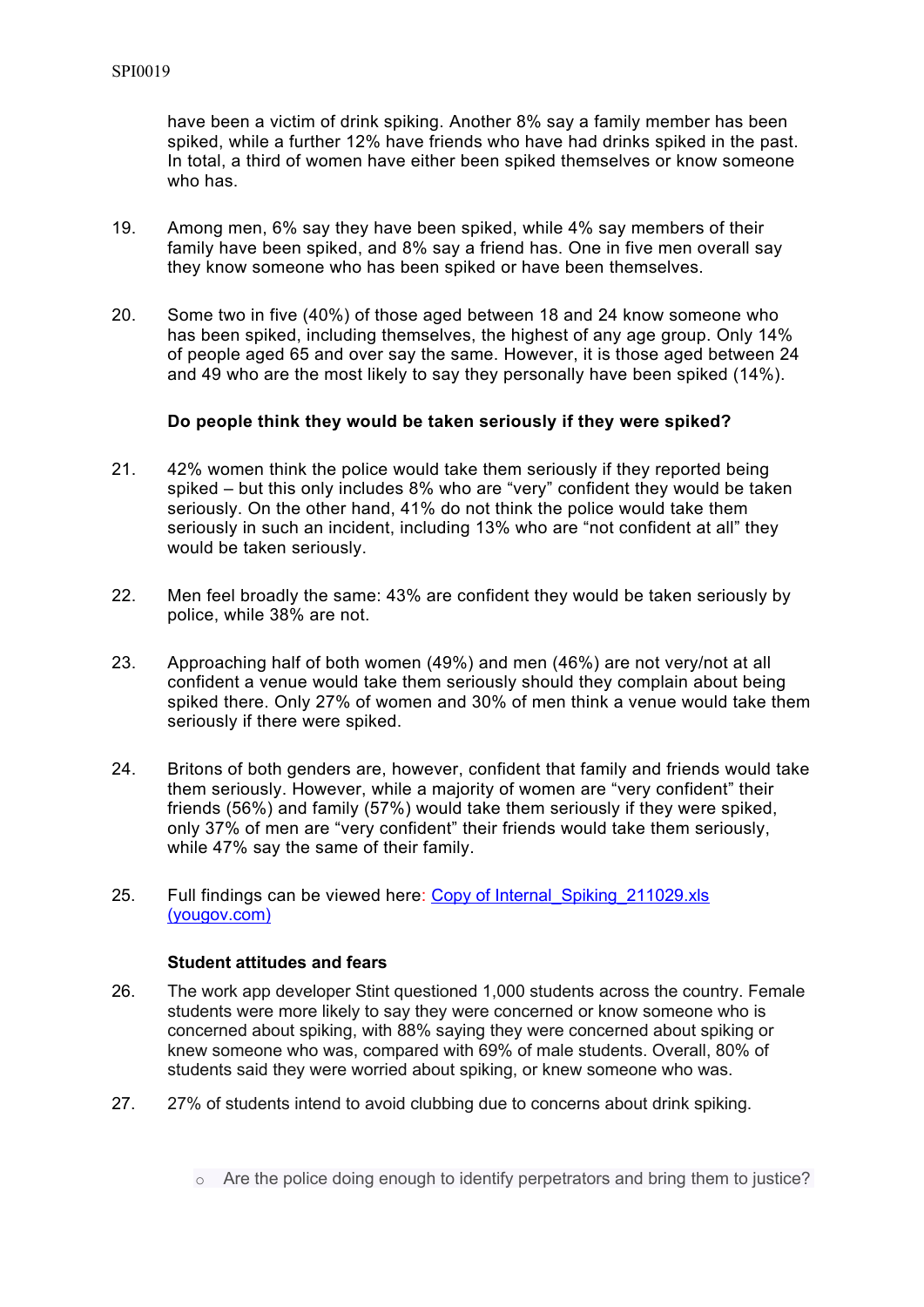Totals

| i vlais |                  |      |         |                                                                         |
|---------|------------------|------|---------|-------------------------------------------------------------------------|
|         | Reported spiking |      |         |                                                                         |
| Year    | offences         |      | Charges | Related sexual offences*                                                |
| 2018    |                  | 751  | 13      | 183                                                                     |
| 2019    |                  | 915  | 9       | 161                                                                     |
| 2020    |                  | 722  | 8       | 123                                                                     |
| 2021    |                  | 1466 | 1       | 237                                                                     |
|         |                  |      |         | *stats for 24/28 forces<br>accurate as 10 <sup>th</sup> January<br>2022 |
|         |                  |      |         |                                                                         |

## **Reporting of cases to the police and the number of prosecutions**.

- 28. Data disclosed to and compiled by Elena Salvoni, investigative journalist with Ferrari Press Agency, via the Freedom of Information Act 2000. The data was either retrieved via Home Office Codes or keyword search in the MO, depending on different police forces' internal systems and the method which they said returned the most accurate data. Four of the twenty eight forces said they were unable to return data on sexual offences linked to the spiking acts.
- 29. Some forces have attached disclaimers to their datasets which state that the data should not be used in comparison with other forces', as the means of retrieving the data often differs between different systems (there is no one "generic system" for recording offences or retrieving information about them across the 43 police forces of England and Wales). While most forces' FOI teams endeavoured to return the most accurate information in accordance with the FOI requests, there may be discrepancies in the data as it is extracted from live systems and therefore may be subject to change or amendment since they were recorded. Some offences may also have been missed in searches and not included in the data depending on the way they were recorded and the method of data extraction used by each force. Full data available by email.

## **Scotland**

- 30. In the first 10 months of 2021, police investigated 152 cases of drugs being added to drinks or injections with syringes. This compares 30 in 2020, 43 in 2019 and just 16 in 2015.
- 31. 69 people reported they'd had their drink spiked, with 51 people being injected. Of the remaining 32 cases [police](https://www.glasgowlive.co.uk/all-about/police-scotland) were unable to establish how they had been drugged.
- 32. Of the victims, 128 were women and 22 men were targeted gender wasn't specified by two people. 15 out of the 152 cases had a sexual motive. Spiking can also be used to assault or rob someone or as a prank.
- 33. Since 2015 there have been a total of 328 spiking cases across Scotland, with 70 arrests or detections.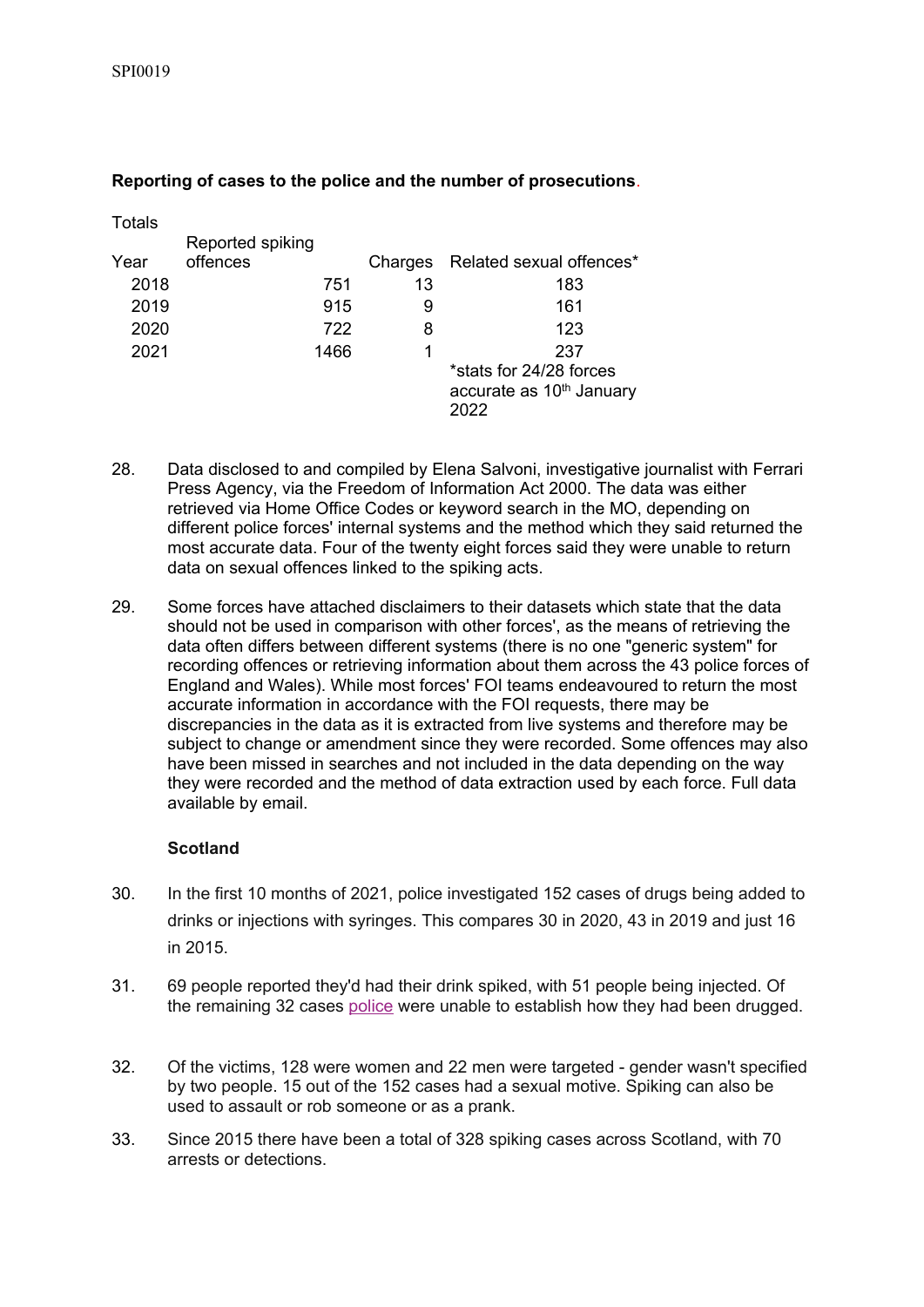34. In an FOI to Police Scotland, they revealed that spiking incidents are differentiated into two categories: 'Drugging', and 'Administering a substance for sexual purposes'. Over the last six years, those numbers have been: 22, 38, 35, 43 and 37.In seven months from April 2021 to October 2021, that number rose to 142.

## 35. **AET comment on police reporting**

These increases in figures are shocking and yes it likely to only be the tip of the iceberg as our poll of 750 young people (to age 25) October 2021 found that just 8% reported being spiked to the police, due to a mixture of embarrassment, feeling there wasn't enough evidence, that it was too late or they wouldn't be believed.

- 36. Looking at AET stats as well as those from The TAB (of 23,000 students) and a YOUgov poll for the independent, that approximately 1 in 10, or 10% of those surveyed have experienced being spiked – then very few victims are reporting spiking to the authorities. It is an epidemic and must be addressed, we are pleased there appears to be an increase in reporting but shocked at the apparent decrease in charges from already shocking low figures.
	- How spiking should be prevented and addressed
		- $\circ$  How effective is partnership working between the police and others (such as local authorities, the health service, night-time industries, universities and third sector organisations) in safeguarding potential and actual victims of spiking?
		- o How effective are the measures used to prevent spiking, including the advice and guidance that is used to train, educate and support those involved in handling this type of crime (such as police officers, nightclub security staff and A&E staff)?
		- o What barriers do victims face in reporting spiking incidents and obtaining treatment and support?
- 37. Up until 2021, efforts to address drink spiking had been sporadic and uncoordinated. Personal testimonies from the many victims who report their cases to us over the years illustrate a pattern reflected in the lack of police prosecutions or of perpetrators being charged. Namely:
	- Police refusing to carry out blood/urine tests or not having the necessary materials and so sending victims to A and E
	- A and E refusing to carry out tests and suggesting victims go to the police. In many cases as victims show the same signs as extreme intoxication they are offered no help or support at all.
	- Premises and nightlife security staff accusing victims of being drunk and disorderly rather than supporting them as victims of spiking.
- 38. The combination of the above have made most victims NOT report spiking cases to the police, together with the additional factors of: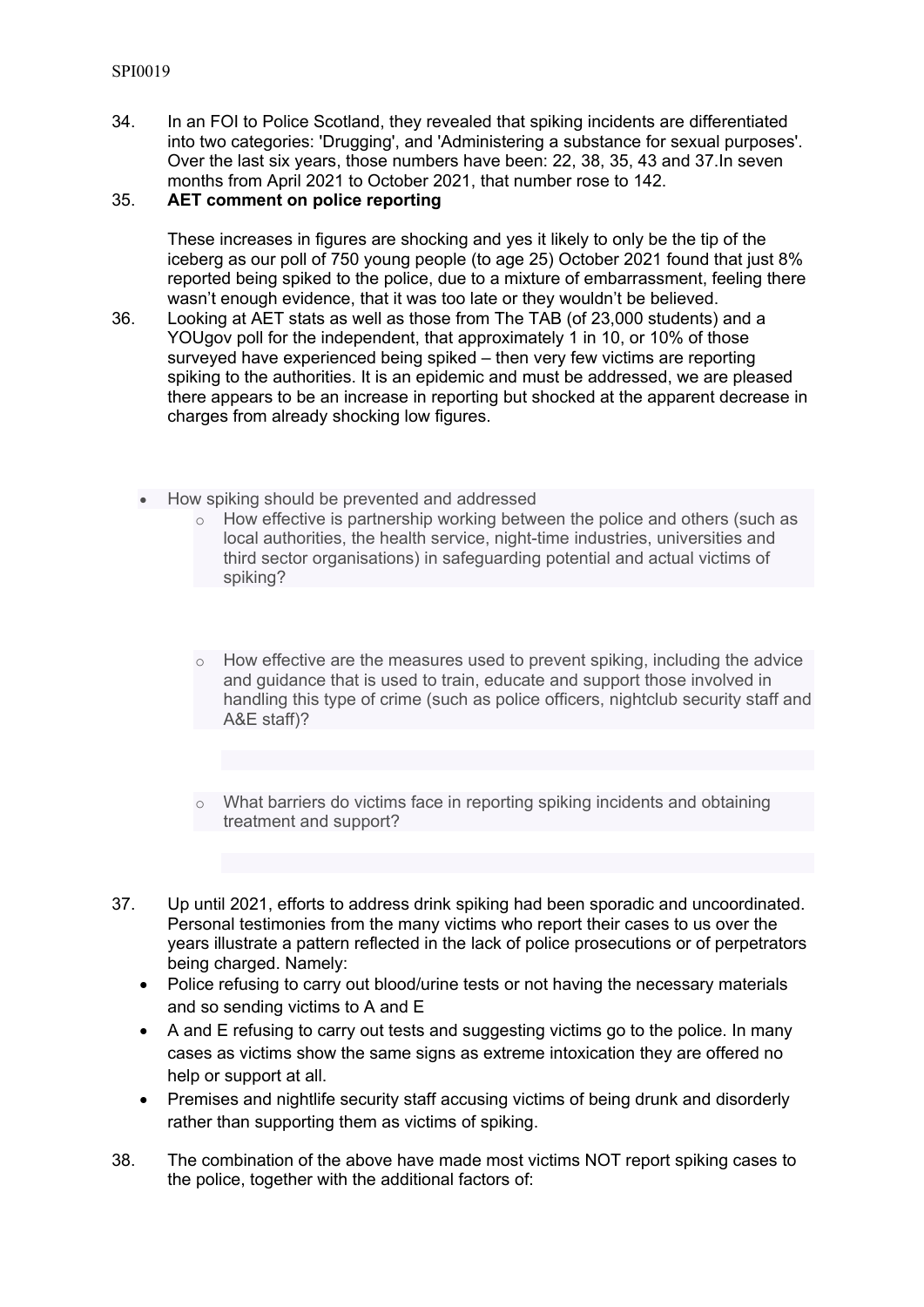- By the time they realise their drink has been spiked they feel there won't be enough evidence to prove it.
- Often due to black out and memory loss victims cannot remember clearly what happened in detail
- Social embarrassment (especially for young males) is a barrier to reporting the crime
- Where spiking occurs at house parties, victims worry about getting the hosts or their friendship groups into trouble if they report spiking.
- In most cases there is no additional crime such as sexual assault or robbery so victims do not believe that they will be taken seriously or believed.

### 39. **However, we must now recognise some of the excellent initiatives that are being or have been put in place to address drink spiking. It is too early to measure their success as yet.**

## 40. **Please Note:**

- None of these campaigns address the important issue that many cases of drink spiking are taking place at private parties/House parties and not just in the night time economy.
- It is also likely that spiking will move even more to more unregulated spaces as vigilance and measures increase in bars and clubs. At locations such as House parties and festivals, perpetrators are less likely to be caught on CCTV or drinks to be tested for evidence.
- None of the campaigns are addressing the crucial need to ensure that drink spikers are reported and called out or that spiking is a serious criminal offence that can cause life changing consequences for the victims.

However the initiatives should help ensure that better evidence is collected through CCTV and drink spiking testing kits in the on trade, A and E and police stations for example.

## **Voluntary group programmes**

41. **Safe Space** schemes run by St John Ambulance in Leeds, Birmingham, Newcastle, Manchester, Norwich and Nottingham are among the 40 locations planned by the charity to provide a neutral haven for anyone needing support while out with staff trained to spot victims of drink spiking this joins the excellent work being conducted by **Street Pastors** and **Street Angels** in ensuring people get home safely, are not vulnerable or are taken to a place of safety.

## **Universities**

- 42. Many Students' Unions have also signed up to the SU/SOS **Goo[d](http://www.goodnightoutcampaign.org/) Night [O](http://www.goodnightoutcampaign.org/)ut** scheme. SUs including Edinburgh, Leeds, Queen Mary, UEA, and Warwick have received training or become accredited members of the campaign. This involves training staff on sexual, racial and LGBTQ+ harassment, consent, and other topic areas to keep people safe.
- 43. **Newcastle** University and NUSU worked in partnership with Northumbria University and Students' Union, Northumbria Police, Public Health and the local authority to make the city safer and in the reporting and ongoing support provided for those affected. This includes offering anti spiking resources such as spikeys, drink testing kits and cup covers, encouraging the reporting of incidents using the University or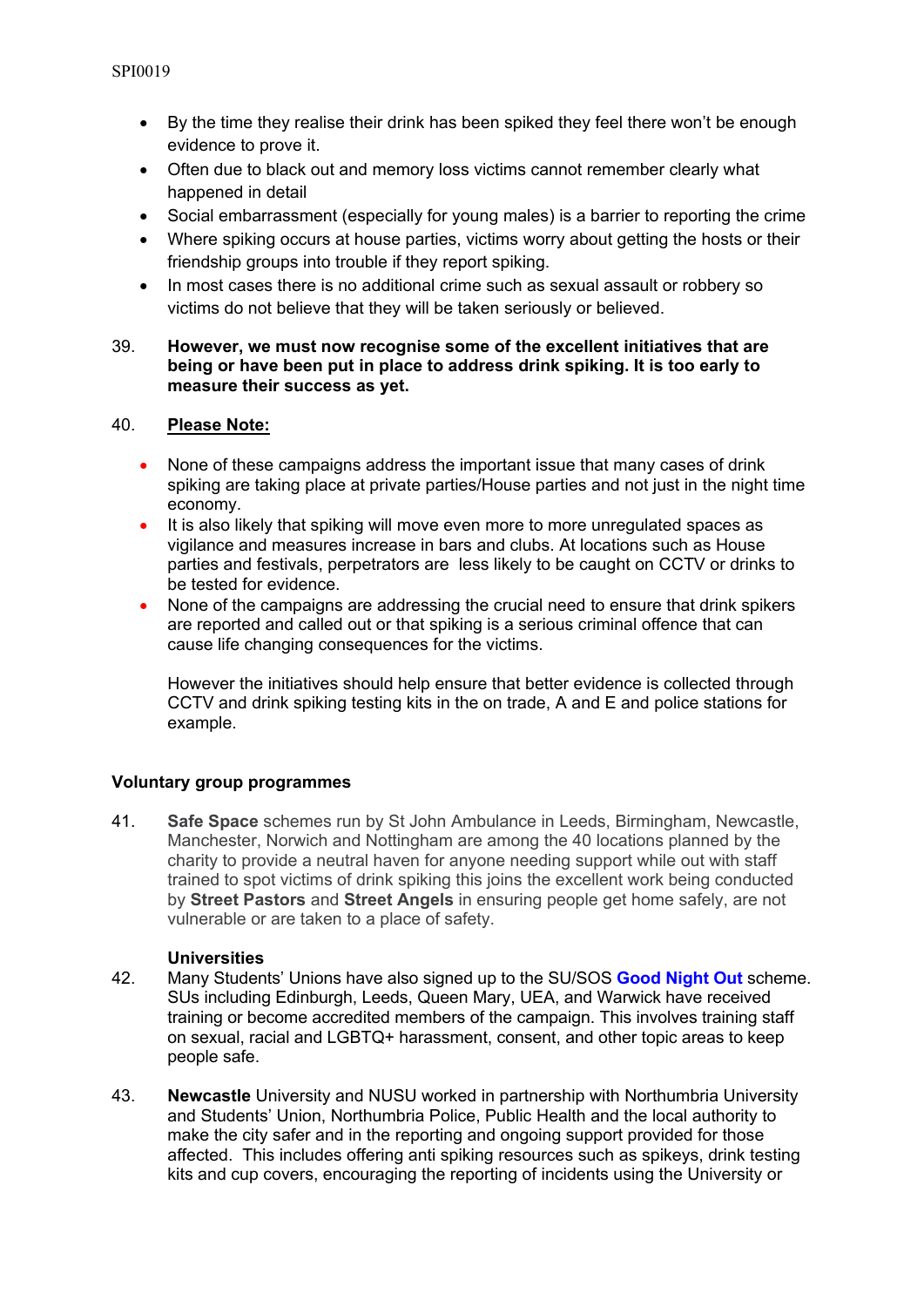Students' Union Report and Support form and offering ongoing support to all students who may need it, providing a safe taxi scheme and supporting the Big Night In campaign. The work continues with a policy and protocol focus within the Nighttime Economy in our city.

- 44. **Liverpool John Moores** SU has met with groups including the uni, city council and police to increase support for students. It is lookin[g](https://www.jmsu.co.uk/articles/officer-update-spiking-increase-and-student-safety) into supporting self-defence classes for students, and offering drop-in sessions with the on-campus police officer so students can raise any issues.
- 45. **St Andrews** Students can request test strips for drinks and urine if they believe they've been spiked. The Customer Safety Team have received further training on spiking and regularly walk around venues looking for signs of spiking, as well as doing random bag searches on entry; and the SU is redeveloping its alcohol safety training for student societies.
- 46. At **Lincoln** SU, **students [c](https://lincolnsu.com/news/article/testing)an [t](https://lincolnsu.com/news/article/testing)ake** a rapid drug test at the Wellbeing Centre if they believe they have been spiked the night before. The SU's on-campus night time venue offers drink covers, tops and drink testing kits. Other measures include drug detection dogs, as well as physical searches.
- 47. **Edinburgh Students' Association** has CCTV throughout, staff monitoring of spaces to identify students who may need support, on-duty first aiders and a dedicated welfare area where attendees are offered safe transport home, if needed.
- 48. **Liverpool Guild has [c](https://www.liverpoolguild.org/spiking)reated [a](https://www.liverpoolguild.org/spiking)** "spiking information hub" which includes information on the symptoms of spiking and ways to feel safer on nights out. At all its bars, antispiking devices are now available for free, as well as information about spiking and further support. Bar staff receive training and there will be increased trained medics and first aid responders on site for large events and gigs.
- 49. **Southampton** SU has a student safety charter which will be in place across its venues. This includes providing a "welfare space" with trained staff, making "every reasonable attempt to ensure students do not travel home alone", and providing a means of testing drinks if spiking is suspected. It is also encouraging other local businesses and venues to sign this charter and agree to the measures it puts in place.
- 50. **Northumbria**, union bar gives out free anti-spiking bottle toppers and drinks covers, as [w](https://www.mynsu.co.uk/news/article/gigs/Spiking-Advice-from-NSU/)el[l](https://www.mynsu.co.uk/news/article/gigs/Spiking-Advice-from-NSU/) as offering panic alarms for students. The team has met with police, local authorities and unis to further understand how they can combat the issue and support students.
- 51. **Lancaster** SU owns and runs The Sugarhouse, its own nightclub off-campus. A spokesperson for the SU told The Tab it has policies including a dedicated and fullystocked welfare room; a dedicated SIA licensed FGH Welfare Supervisor, who is fully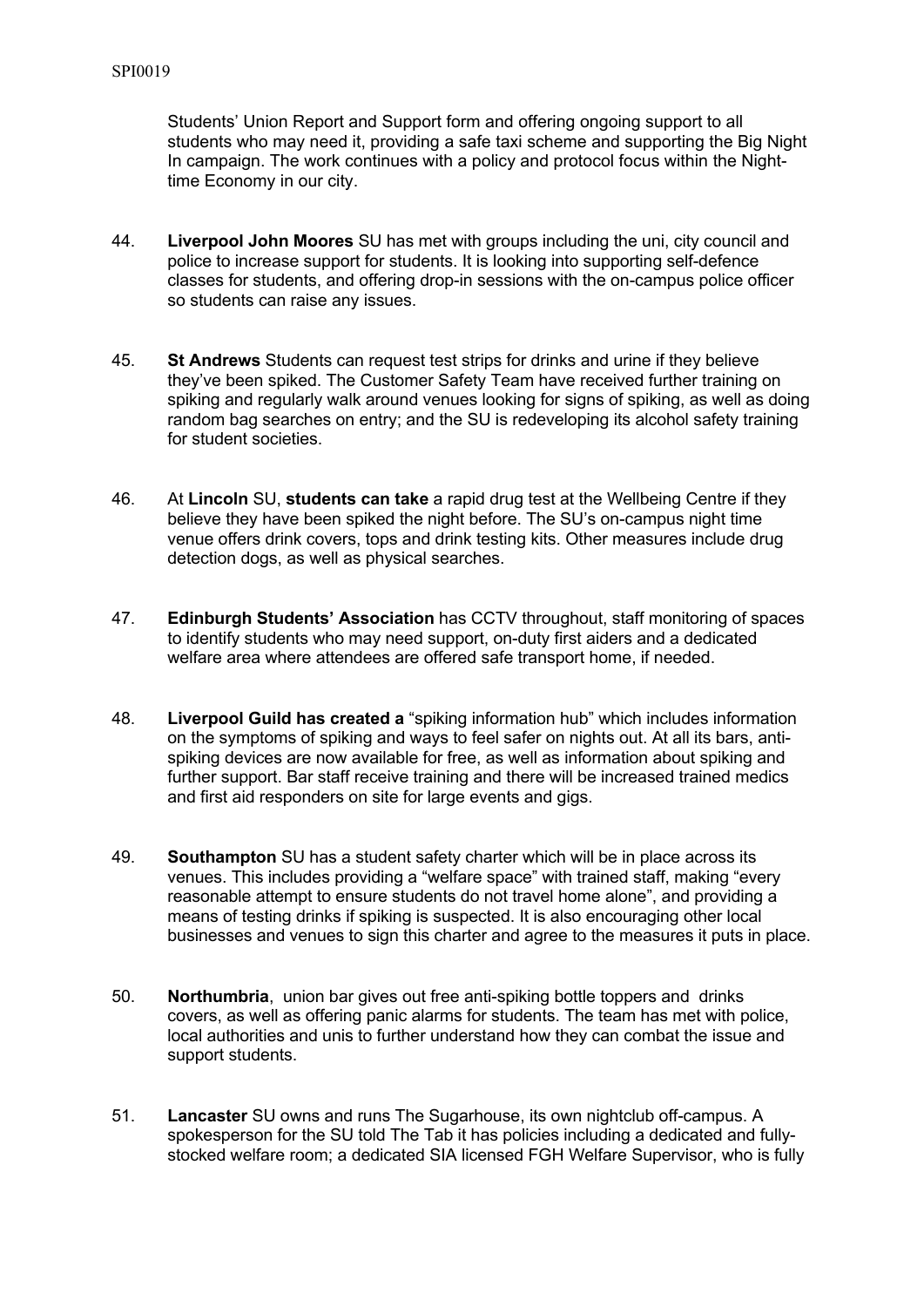first aid trained, working every night to offer support; and free drink testing kits. It will soon also have drink covers.

- 52. **Leeds** SU has added more frequent "staff walk arounds" in venues, trained staff and invested in drink protection bottle stoppers. It also runs a safe taxi scheme.
- 53. Within its own premises, **Aberdeen** SU is training staff and considering additional safety measures. It said it is also communicating with local nightclubs.
- 54. **Oxford** SU VP for Women has ordered drinks covers and facilitated bystander intervention training, as well as speaking to local clubs about safeguarding policies.
- 55. **Oxford Brookes** Union has launched [a](https://www.brookesunion.org.uk/brookestogether) [c](https://www.brookesunion.org.uk/brookestogether)ampaign to ensure the culture at Brookes is safe for everyone, and it is already working on a number of initiatives as part of these including education about sexual consent. It works with groups such as the police, uni and NHS, which it says includes action on drink spiking and wider issues of student safety.
- 56. **UEA** SU is taking a number of steps including increased searches and bag checks, anti-spiking devices at the bar, training for staff and an "alcohol impact crew" at all nights and St Johns first aiders at their busiest and biggest club nights. It is also looking into new methods such as testing strips.
- 57. **Warwick** SU has implemented additional measure[s](https://www.warwicksu.com/news/article/warwicksu/Drink-Spiking-Action-Plan/?fbclid=IwAR2mjhWKB9Y9o6t94-fr1YCHbiLHB0f2PMWbM_vzz1Mbr6dgaNC8FIDFO6Q) including increased door staff who have been specifically briefed about spiking and sexual misconduct, messages to club and society social secs, and relaxed its "no drinks" policy in the smoking area. Going forward it's looking into a number of policies including introducing anti-spiking devices, and reviewing whether current staff training is sufficient.
- 58. **UCL** SU is giving additional training to staff and increasing the number on security staff and supervisors on busy nights. It will join the Good Night Out accreditation scheme, and will be providing free drink lids, bottle stoppers and spiking testing kits. It already has a number of measures in place including bag searches and asking for student ID.
- 59. **Birmingham** Guild, has introduced increased bag searches, increased personal searches on entry to venues (including with metal detector wands), and a trial of passive drug detection dogs. It also held an open meeting for students to voice concerns around safety and to highlight any additional measures they would like.

#### 60. **Examples of police initiatives**

61. **Bristol** Drink spiking test kits are set to be rolled out across police stations and dozens of night-time venues in Bristol as part of a trial funded by The Home Office The Safety of Women at Night Fund and joining [Bristol](https://www.bristolnights.co.uk/) [Nights,](https://www.bristolnights.co.uk/) a campaign with Avon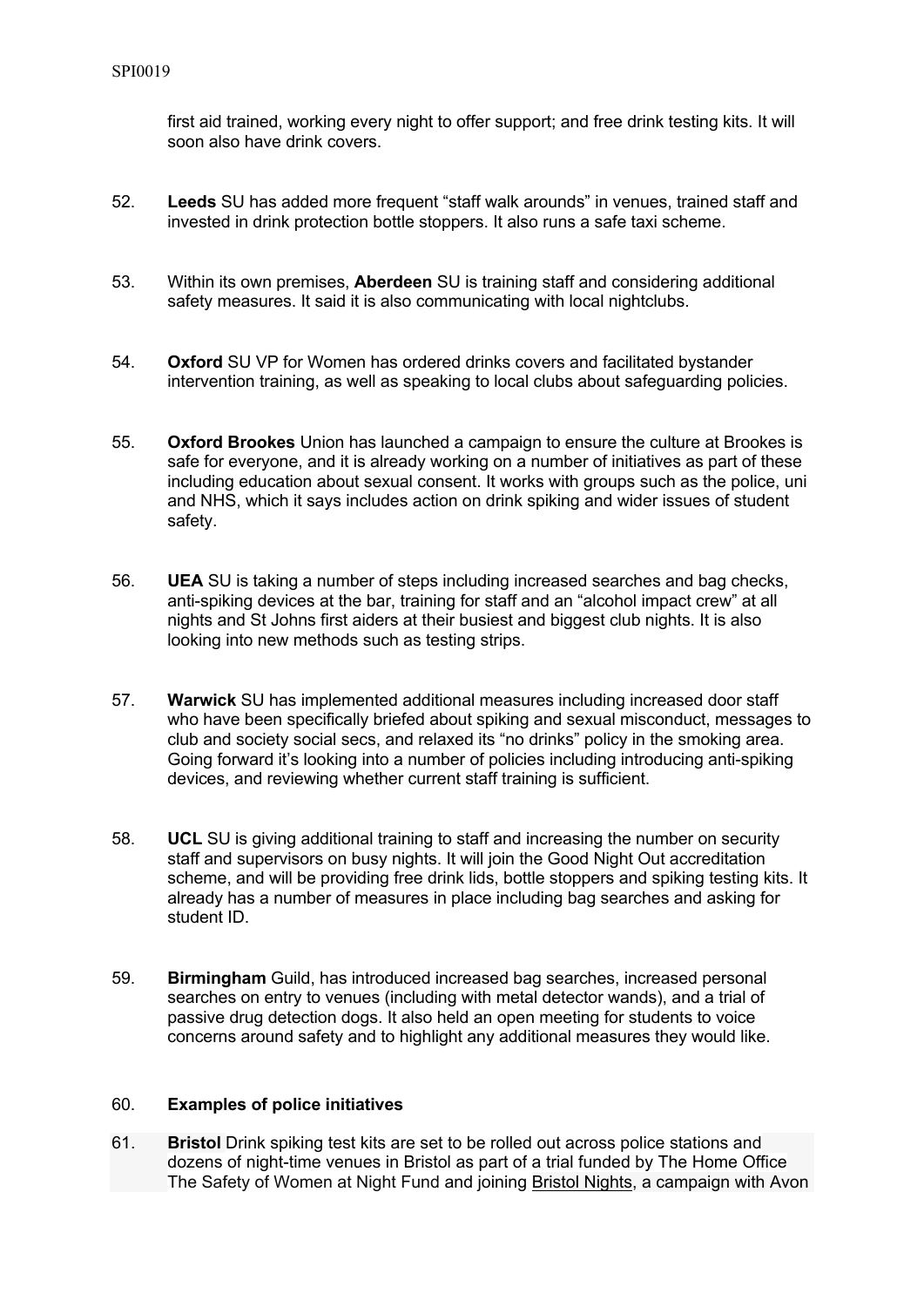and Somerset Police, Bristol City Council and Bristol City Centre BID, to help tackle drink spiking in Bristol's nightclubs.

- 62. Their campaign states, 'Our objective is to educate Bristol on the procedure of reporting and collecting evidence of drink spiking, to increase the prosecution rates of the people who carry out these crimes'.
- 63. This links in with the savenightlife programme for venues [DSPG](https://savenightlife.com/wp-content/uploads/2021/11/DSPG-FINAL.pdf) [FINAL](https://savenightlife.com/wp-content/uploads/2021/11/DSPG-FINAL.pdf) [\(savenightlife.com\)](https://savenightlife.com/wp-content/uploads/2021/11/DSPG-FINAL.pdf)
- 64. **Nottingham** Police Operation Windblown Gold group is coordinating a multi-agency response to the reports of spikings, and is working with venues to provide anti-spiking devices and free drink-testing kits.
- 65. **West Yorkshire** Police advice to licensees on drink spiking and injection incidents is contained in **the Licensing Security & Vulnerability Initiative (Licensing SAVI),** which venues are being encouraged to use to improve their safety and security for the benefit of staff and customers. The initiative started its national roll out on the 15 October to 300 venues in West Yorkshire where it is being funded by the West Yorkshire Violence Reduction Unit and delivered with support from West Yorkshire Health and Care Partnership. [https://licensingsavi.com](https://licensingsavi.com/) [https://www.policecpi.com](https://www.policecpi.com/)
- 66. **Gloucestershire Constabulary** has become the first police force to introduce the use of drugs testing machines as part of Operation Nightingale.
- 67. The campaign has a focus on offenders and work with licensed premises will see the use of drug screening tools to ensure anyone entering is not in possession of something which could harm others. This includes enhanced searches of club goers upon entry to establishment with metal scanning machines and drugs screenings which pick up readings of class A, B and C drugs after hand swabs are taken.
- 68. There is a dedicated investigation team which assesses each reported incident of spiking and looking and working very closely with establishments to share guidance around the preventative measures they can consider such as increased door searches prior to entry and the use of drink spiking kits for evidential capture. Work is also ongoing with partner agencies such as Cheltenham Guardians and the Street Pastors. There is also the Flare reporting app for reporting incidences.

## **WILTSHIRE POLICE NIGHT TIME ECONOMY TRAINING FOR 1000 POLICE OFFICERS**

- 69. Wiltshire Police has funded Night Time Economy Training for 1000 officers (PCSO's, Police Officers, Sergeants and Inspectors) on their protected learning days to ensure they are equipped and confident to protect against drink spiking and other relevant issues.
- 70. **Examples of night time economy initiatives**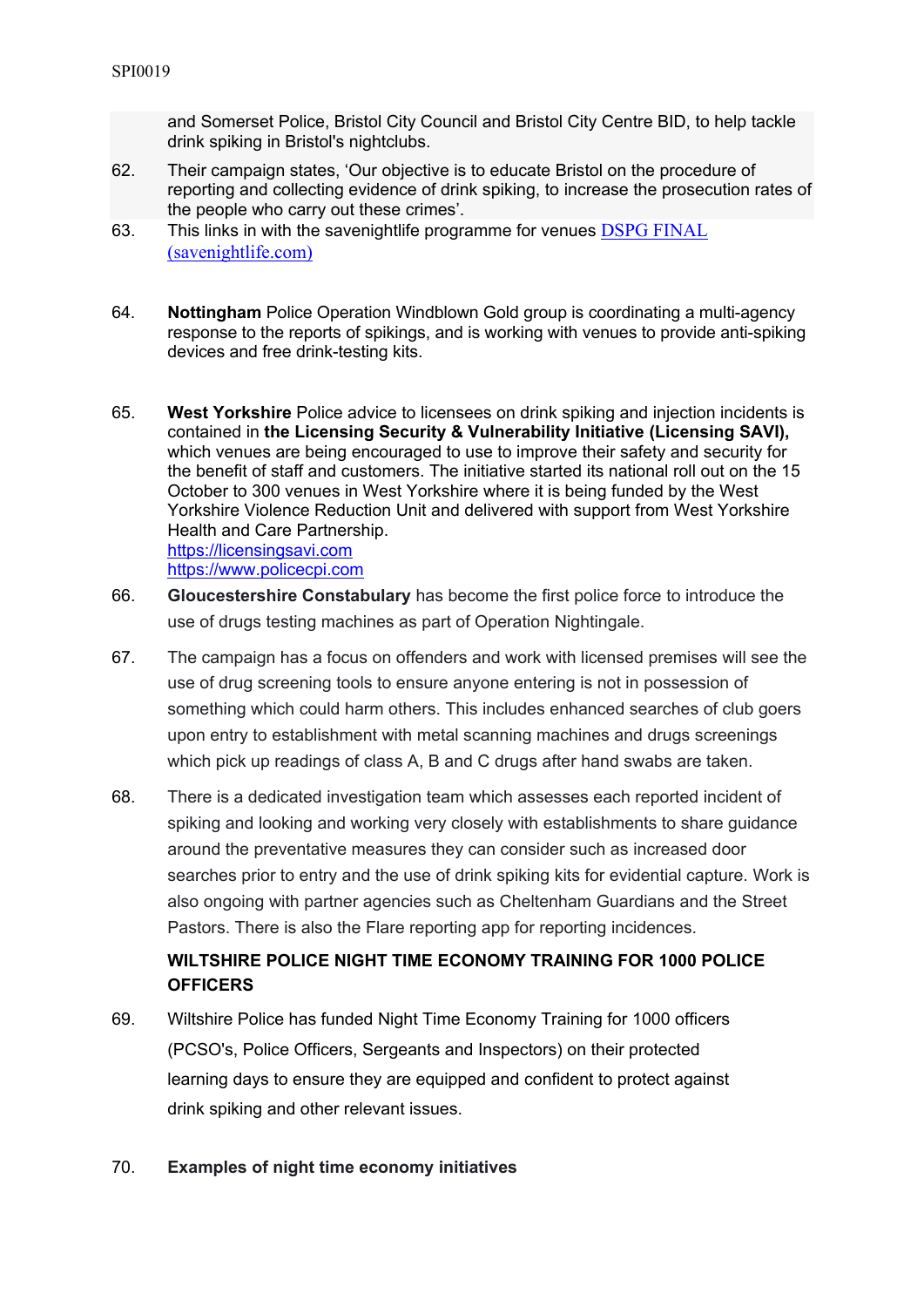## [Drink](https://www.bii.org/common/Uploaded%20files/FAQs/Drink%20spiking%20FAQs%20guidance%20FINAL%20(ii).pdf) [spiking](https://www.bii.org/common/Uploaded%20files/FAQs/Drink%20spiking%20FAQs%20guidance%20FINAL%20(ii).pdf) [FAQs](https://www.bii.org/common/Uploaded%20files/FAQs/Drink%20spiking%20FAQs%20guidance%20FINAL%20(ii).pdf) [guidance](https://www.bii.org/common/Uploaded%20files/FAQs/Drink%20spiking%20FAQs%20guidance%20FINAL%20(ii).pdf) [FINAL](https://www.bii.org/common/Uploaded%20files/FAQs/Drink%20spiking%20FAQs%20guidance%20FINAL%20(ii).pdf) [\(ii\).pdf](https://www.bii.org/common/Uploaded%20files/FAQs/Drink%20spiking%20FAQs%20guidance%20FINAL%20(ii).pdf) [\(bii.org\)](https://www.bii.org/common/Uploaded%20files/FAQs/Drink%20spiking%20FAQs%20guidance%20FINAL%20(ii).pdf)

These include **Ask for Angela** – where anyone requiring assistance can use this code to ask staff for help

**Welfare and Vulnerability Engagement training** · WAVE Training aims to increase the skills, knowledge and confidence of those working in licensed premises focusing on identifying vulnerability and making appropriate interventions.

**CPL Learning** · are providing free access to their online drink spiking awareness course for staff

**Drinkaware Nightlife Crew**

**Save Night Life** guidance [DSPG](https://savenightlife.com/wp-content/uploads/2021/11/DSPG-FINAL.pdf) [FINAL](https://savenightlife.com/wp-content/uploads/2021/11/DSPG-FINAL.pdf) [\(savenightlife.com\)](https://savenightlife.com/wp-content/uploads/2021/11/DSPG-FINAL.pdf)

**National Pubwatch guidance** · A range of policy documents developed in conjunction with Best Bar None · E-learning module on vulnerability awareness in the night time economy ·

**Women's Night Safety Charter** The Mayor of London has developed a Women's Night Safety Charter for businesses in the night time economy.

o What role should Government play in tackling this crime?

- 71. The Home Office and National Police Chiefs' Council online tool Street Safe which allows the public to pinpoint areas on a map where they feel unsafe and say why is a useful step, if the information is used by police forces to better work with communities to improve local safety in particular. However, this app will not help people get home safely or prevent spiking from occurring.
- 72. The Government funding of a National Police Lead for Violence Against Women and Girls, DCC Maggie Blyth including coordinating police action across England and Wales is also an excellent step.
- 73. The Safety of Women at Night Fund which is providing £5 million to 22 organisations focused on improving the safety of women and girls at night is excellent progress.
- 74. We believe this fund should be extended to cover the safety of all at night including the LGBTQ community in addition to the 8% of young men who are victims of drink spiking.

## **Call for Action**

75. Awareness of drink spiking is now much higher and we hope this awareness will lead to more reporting by victims - and we know that authorities and licenced premises are now taking reports of drink spiking much more seriously. It is only through the combination of more reporting, collecting evidence ( through CCTV and drink spike testing kits) and hospitals, police and GP's carrying out tests on victims that we can ensure that the awful people committing the crime of spiking can be brought to book.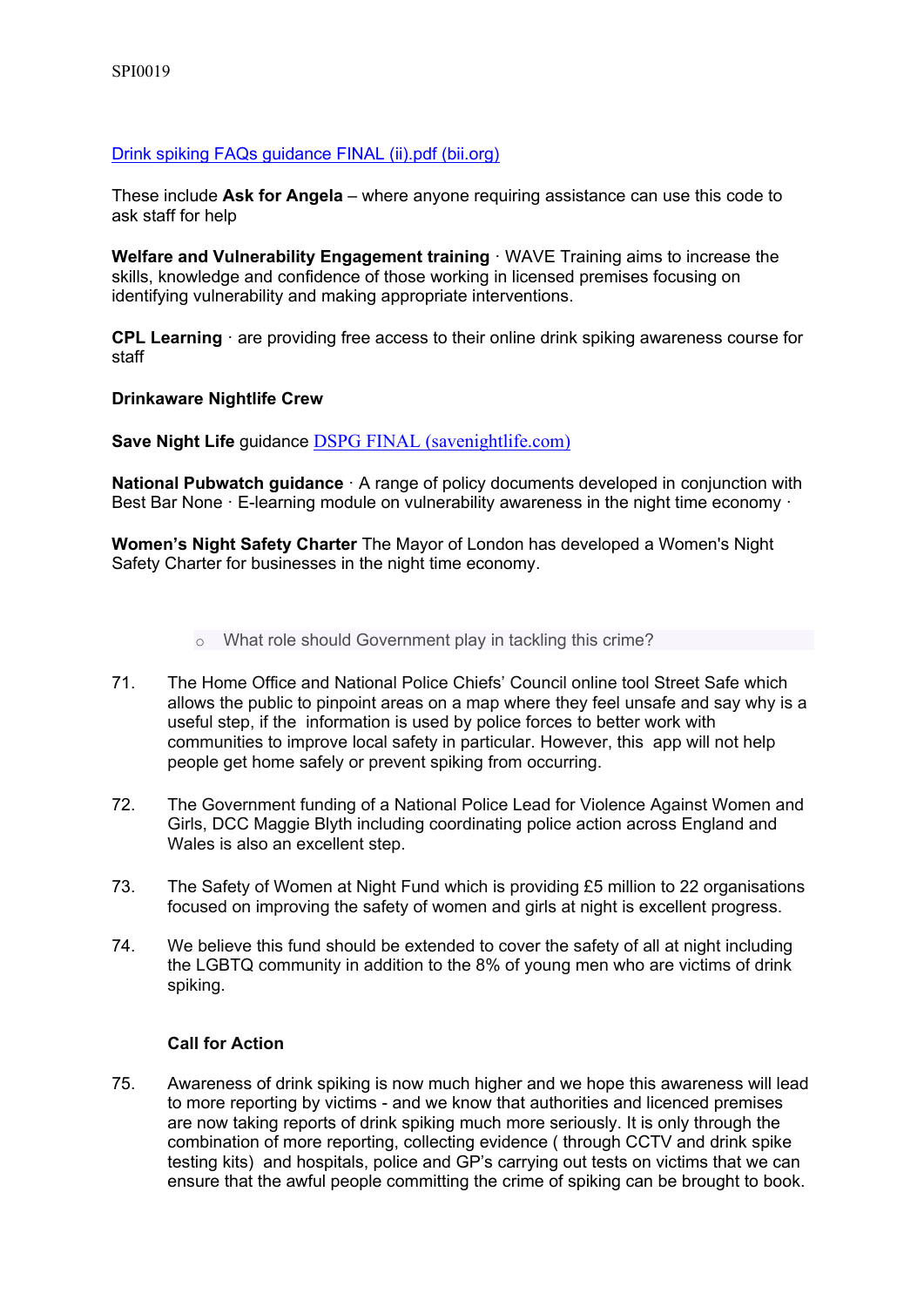- 76. However, it is very important to realise that spiking also happens at house parties and in unsupervised places. This means the perpetrators are within victims' wider friendship groups.
- 77. We therefore need work with young adults to call drink spikers out, to make clear it's no joke and is a serious criminal offence subject to up to 10 years in jail, We must ensure there is more reporting of spiking to authorities and to increase confidence in the reports being followed up by the police – only then will the spikers see that they are more likely to be caught and charged.
- 78. **The AET believe that the epidemic of drink spiking will not be reduced unless there is a four pronged approach of:**
	- **i. Supportive proactive awareness campaigns enabling all to be equipped to protect themselves and others against drink spiking as far as possible in 6 th forms, FE Colleges and Universities as well as in venues.**
	- **ii. Medical services including A and E, NHS walk in centres and GP's taking reports of drink spiking seriously and being able to gather evidence for prosecution.**
	- **iii. Police ensuring more evidence is collated and more prosecutions take place and victims are taken seriously. We need to ensure that the current improved focus is maintained long term.**

**We also need to ensure that spiking itself stands alone as serious criminal offence and a category such as 'malicious drugging' is used instead of 'drink spiking'**

- **iv. Night time economy venues ensuring every measure is in place to ensure customers are kept safe including CCTV, staff training, ensuring customers showing symptoms are not presumed drunk and are kept safe, drink testing kits are kept behind bars, vigilant security staff are employed and trained in larger premises.**
	- 79. **Only this combination will ensure more reporting by victims and an understanding by perpetrators that they will be convicted and caught, which is not the case at present.**

80. **We need:**

- **i. More data on the true prevalence of drink spiking, where it is occurring, to whom as well as the motivations of the spikers themselves. This should include a way for victims to register the offence against them and receive support and investigation in a timely and sensitive manner as an alternative to reporting to the police.**
- **ii. A general awareness campaign of how to keep safe and look at for each other via 6 th forms and FE Colleges – preparing young people for transition to legal drinking age, leaving home, student life, the night time economy and**